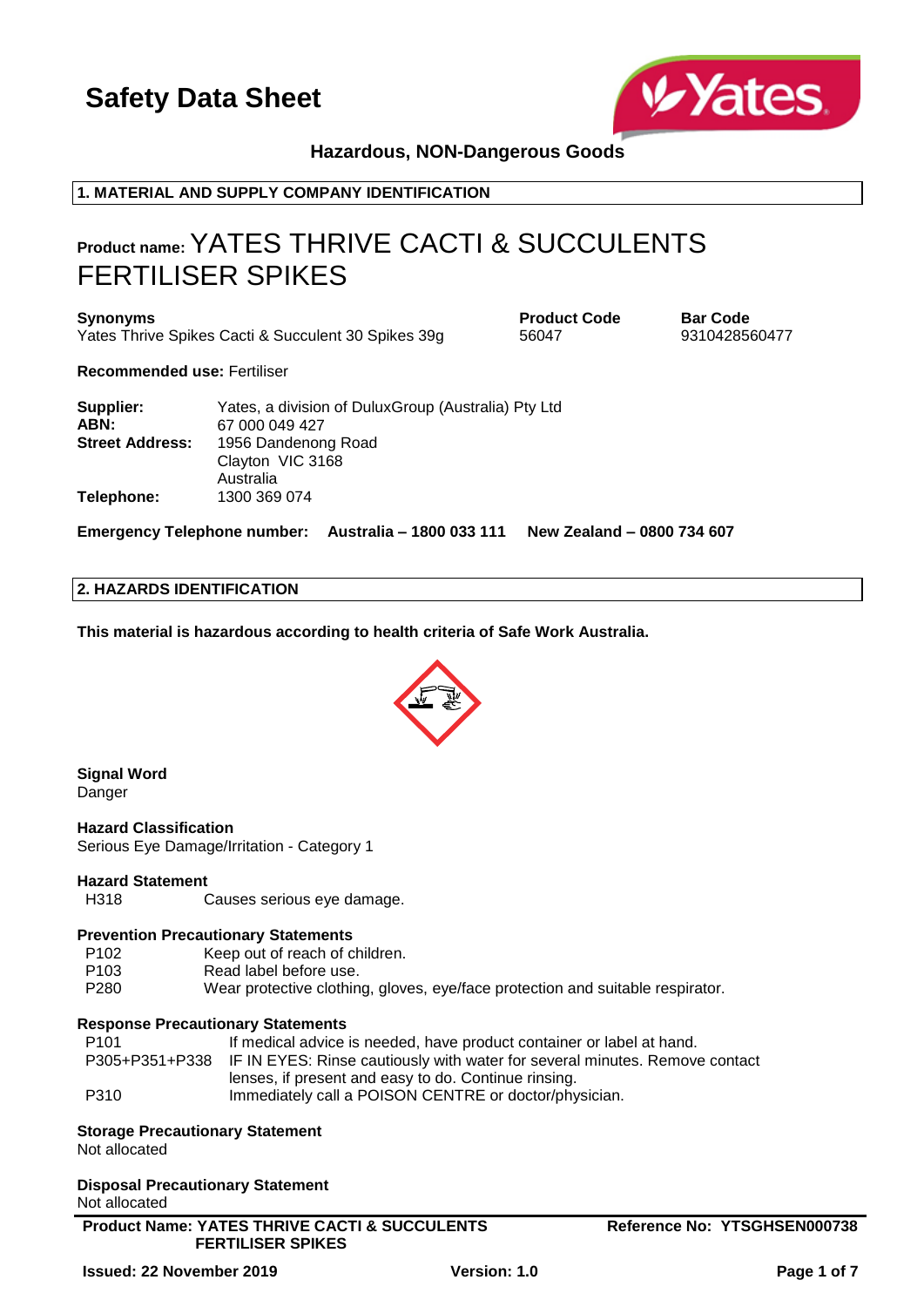

## **Poison Schedule:** Not Applicable

## **DANGEROUS GOOD CLASSIFICATION**

Not classified as Dangerous Goods by the criteria of the "Australian Code for the Transport of Dangerous Goods by Road & Rail" and the "New Zealand NZS5433: Transport of Dangerous Goods on Land".

| 3. COMPOSITION INFORMATION                                           |            |                   |
|----------------------------------------------------------------------|------------|-------------------|
| <b>CHEMICAL ENTITY</b>                                               | CAS NO     | <b>PROPORTION</b> |
| Urea                                                                 | $57-13-6$  | $30 - 60$ % (w/w) |
| Sulphate of potash                                                   | 7778-80-5  | 10-30 $% (w/w)$   |
| Calcium bis(dihydrogenorthophosphate)                                | 7758-23-8  | $1-10 \%$ (w/w)   |
| Calcium hydroxide (Ca(OH)2)                                          | 1305-62-0  | $1-10 \%$ (w/w)   |
| Diammonium phosphate                                                 | 7783-28-0  | $1-10 \%$ (w/w)   |
| Poly(oxy-1,2-ethanediyl), .alpha.-(2-ethylhexyl)-.omega.-hydroxy-    | 26468-86-0 | $1-10 \%$ (w/w)   |
| Ingredients determined to be non-hazardous or below reporting limits |            | <b>Balance</b>    |
|                                                                      |            | 100%              |

#### **4. FIRST AID MEASURES**

If poisoning occurs, contact a doctor or Poisons Information Centre (Phone Australia 131 126, New Zealand 0800 764 766).

**Inhalation:** Remove victim from exposure - avoid becoming a casualty. Remove contaminated clothing and loosen remaining clothing. Allow patient to assume most comfortable position and keep warm. Keep at rest until fully recovered. Seek medical advice if effects persist.

**Skin Contact:** If skin or hair contact occurs, remove contaminated clothing and flush skin and hair with running water. If swelling, redness, blistering or irritation occurs seek medical assistance.

**Eye contact:** Immediately irrigate with copious quantities of water for 15 minutes. Eyelids to be held open. Remove clothing if contaminated and wash skin. Urgently seek medical assistance. Transport to hospital or medical centre.

**Ingestion:** Rinse mouth with water. If swallowed, do NOT induce vomiting. Give a glass of water to drink. Never give anything by the mouth to an unconscious patient. If vomiting occurs give further water. Seek medical advice.

**PPE for First Aiders:** Wear safety shoes, overalls, gloves, safety glasses. Available information suggests that gloves made from nitrile rubber should be suitable for intermittent contact. However, due to variations in glove construction and local conditions, the user should make a final assessment. Always wash hands before smoking, eating, drinking or using the toilet. Wash contaminated clothing and other protective equipment before storing or re-using.

**Notes to physician:** Treat symptomatically. Can cause corneal burns.

## **5. FIRE FIGHTING MEASURES**

**Hazchem Code:** Not applicable.

**Suitable extinguishing media:** If material is involved in a fire use water fog (or if unavailable fine water spray),

**Product Name: YATES THRIVE CACTI & SUCCULENTS FERTILISER SPIKES**

**Reference No: YTSGHSEN000738**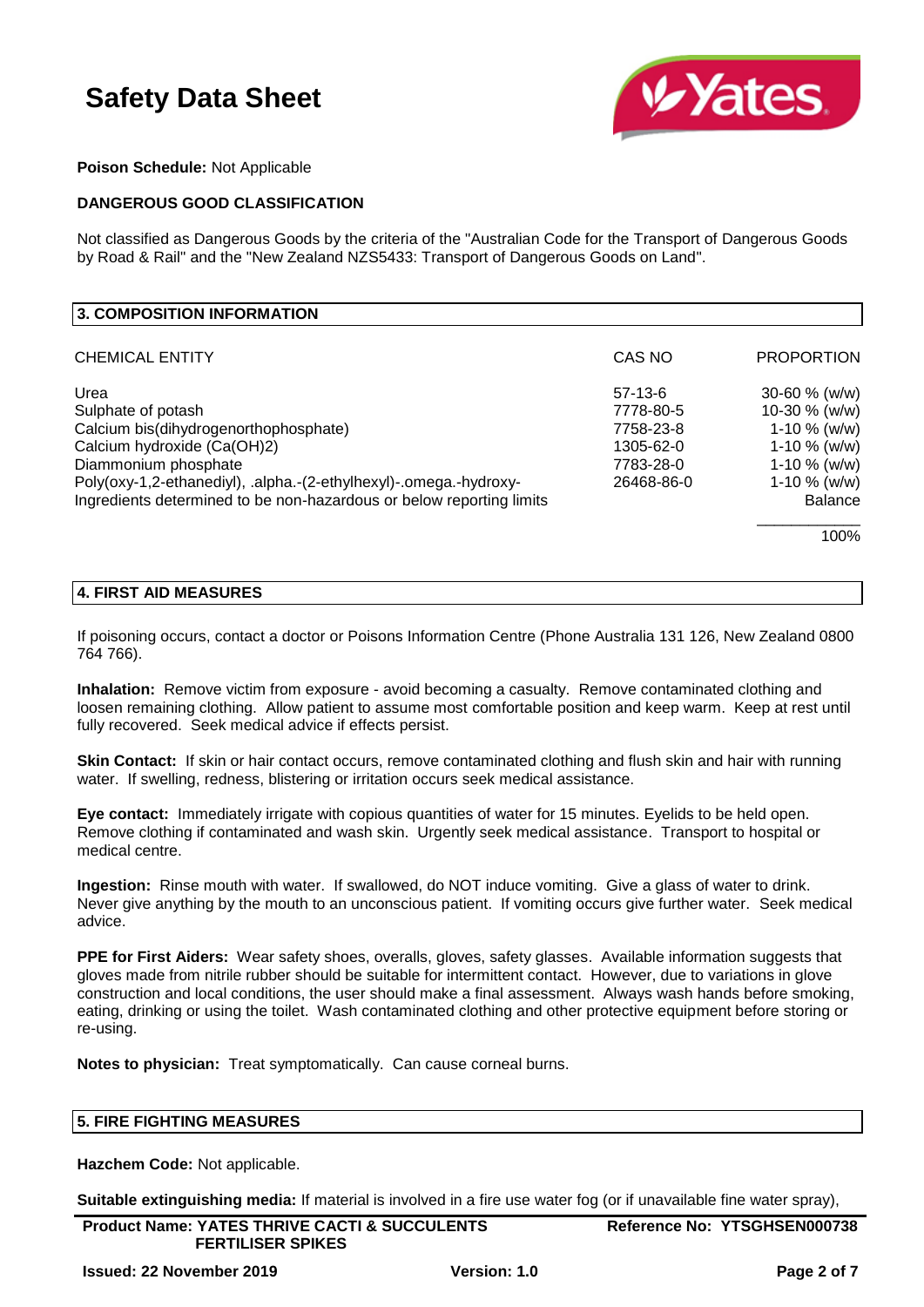

alcohol resistant foam, standard foam, dry agent (carbon dioxide, dry chemical powder).

**Specific hazards:** Combustible material.

**Fire fighting further advice:** On burning or decomposing may emit toxic fumes. Fire fighters to wear selfcontained breathing apparatus and suitable protective clothing if risk of exposure to vapour or products of combustion or decomposition.

## **6. ACCIDENTAL RELEASE MEASURES**

#### **SMALL SPILLS**

Wear protective equipment to prevent skin and eye contamination. Avoid inhalation of vapours or dust. Wipe up with absorbent (clean rag or paper towels). Collect and seal in properly labelled containers or drums for disposal.

## **LARGE SPILLS**

Clear area of all unprotected personnel. Slippery when spilt. Avoid accidents, clean up immediately. Wear protective equipment to prevent skin and eye contamination and the inhalation of dust. Work up wind or increase ventilation. Cover with damp absorbent (inert material, sand or soil). Sweep or vacuum up, but avoid generating dust. Collect and seal in properly labelled containers or drums for disposal. If contamination of crops, sewers or waterways has occurred advise local emergency services.

#### **Dangerous Goods - Initial Emergency Response Guide No:** Not applicable

#### **7. HANDLING AND STORAGE**

**Handling:** Avoid eye contact and repeated or prolonged skin contact. Avoid inhalation of dust.

**Storage:** Store in a cool, dry, well-ventilated place and out of direct sunlight. Store away from foodstuffs. Store away from incompatible materials described in Section 10. Store away from sources of heat and/or ignition. Keep container standing upright. Keep containers closed when not in use - check regularly for spills.

## **8. EXPOSURE CONTROLS / PERSONAL PROTECTION**

#### **National occupational exposure limits:**

|                   | TWA        |       | <b>STEL</b> |            | <b>NOTICES</b> |
|-------------------|------------|-------|-------------|------------|----------------|
|                   | ppm        | mg/m3 | ppm         | mg/m3      |                |
| Calcium hydroxide | $\sim 100$ | 5     | $\sim$      | $\sim$ $-$ | $\sim$         |

As published by Safe Work Australia.

TWA - The time-weighted average airborne concentration over an eight-hour working day, for a five-day working week over an entire working life.

STEL (Short Term Exposure Limit) - the average airborne concentration over a 15 minute period which should not be exceeded at any time during a normal eight-hour workday.

These Exposure Standards are guides to be used in the control of occupational health hazards. All atmospheric contamination should be kept to as low a level as is workable. These exposure standards should not be used as fine dividing lines between safe and dangerous concentrations of chemicals. They are not a measure of relative toxicity.

If the directions for use on the product label are followed, exposure of individuals using the product should not exceed the above standard. The standard was created for workers who are routinely, potentially exposed during

| <b>Product Name: YATES THRIVE CACTI &amp; SUCCULENTS</b> | Reference No: YTSGHSEN000738 |
|----------------------------------------------------------|------------------------------|
| <b>FERTILISER SPIKES</b>                                 |                              |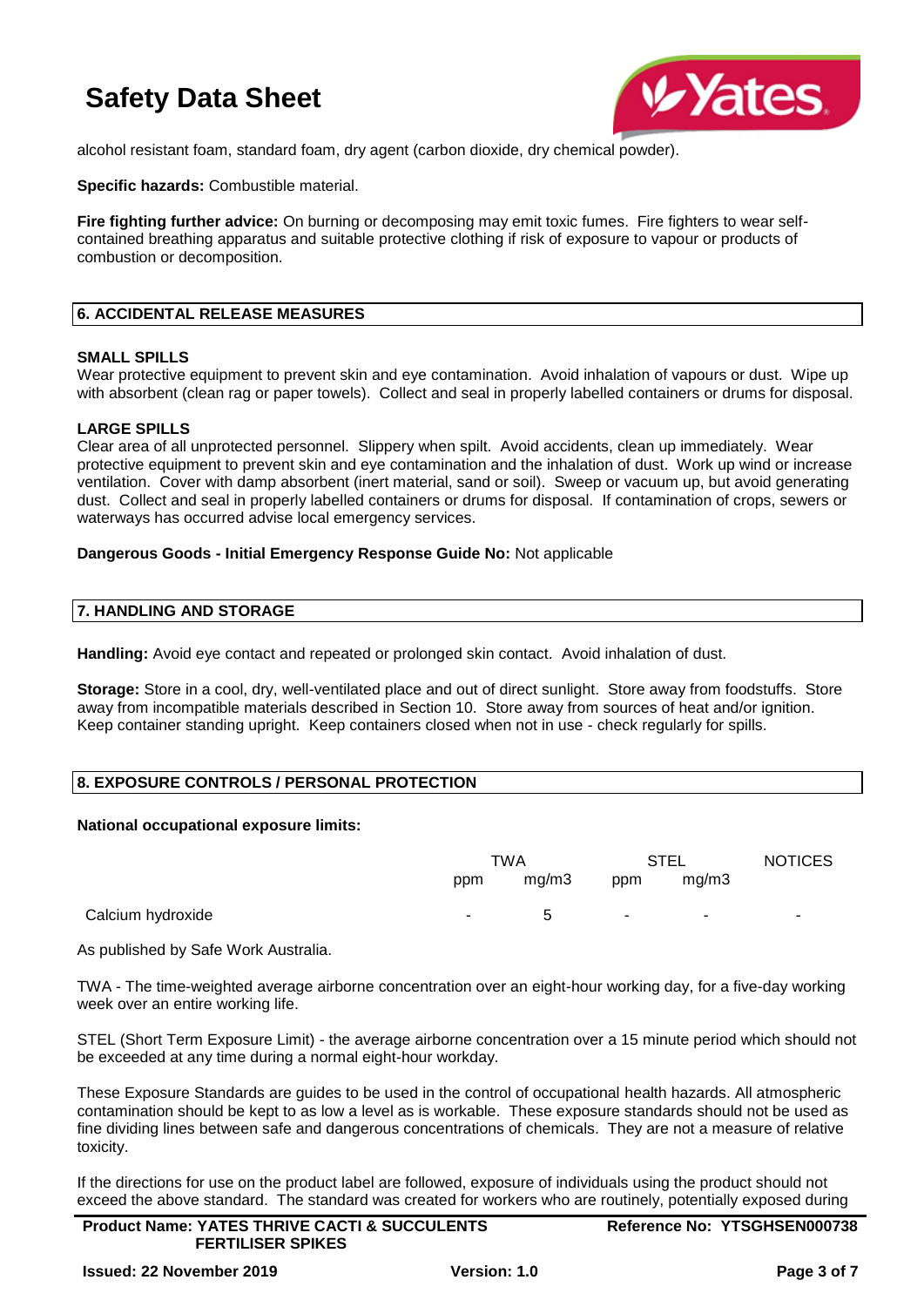

product manufacture.

**Biological Limit Values:** As per the "National Model Regulations for the Control of Workplace Hazardous Substances (Safe Work Australia)" the ingredients in this material do not have a Biological Limit Allocated.

**Engineering Measures:** Ensure ventilation is adequate to maintain air concentrations below Exposure Standards. Use only in well ventilated areas. Avoid generating and inhaling dusts. Use with local exhaust ventilation or while wearing dust mask.

**Personal Protection Equipment:** SAFETY SHOES, OVERALLS, GLOVES, SAFETY GLASSES.

Wash hands after use.

Wear safety shoes, overalls, gloves, safety glasses. Available information suggests that gloves made from nitrile rubber should be suitable for intermittent contact. However, due to variations in glove construction and local conditions, the user should make a final assessment. Always wash hands before smoking, eating, drinking or using the toilet. Wash contaminated clothing and other protective equipment before storing or re-using.

**Hygiene measures:** Keep away from food, drink and animal feeding stuffs. When using do not eat, drink or smoke. Wash hands prior to eating, drinking or smoking. Avoid contact with clothing. Avoid eye contact and repeated or prolonged skin contact. Avoid inhalation of dust. Ensure that eyewash stations and safety showers are close to the workstation location.

## **9. PHYSICAL AND CHEMICAL PROPERTIES**

| Form:   | Solid |
|---------|-------|
| Colour: | N Av  |
| Odour:  | N Av  |

| Solubility:                             | Soluble in water |
|-----------------------------------------|------------------|
| <b>Specific Gravity:</b>                | N Av             |
| <b>Relative Vapour Density (air=1):</b> | N App            |
| Vapour Pressure (20 °C):                | N App            |
| Flash Point (°C):                       | N App            |
| Flammability Limits (%):                | N App            |
| <b>Autoignition Temperature (°C):</b>   | N Av             |
| Melting Point/Range (°C):               | N App            |
| <b>Boiling Point/Range (°C):</b>        | N App            |
| pH:                                     | N App            |
| <b>Viscosity:</b>                       | N App            |
| Total VOC (g/Litre):                    | N Av             |

(Typical values only - consult specification sheet)  $N Av = Not available, N App = Not applicable$ 

## **10. STABILITY AND REACTIVITY**

**Chemical stability:** This material is thermally stable when stored and used as directed.

**Conditions to avoid:** Elevated temperatures and sources of ignition.

**Incompatible materials:** Oxidising agents.

**Hazardous decomposition products:** Oxides of carbon and nitrogen, smoke and other toxic fumes.

**Hazardous reactions:** No known hazardous reactions.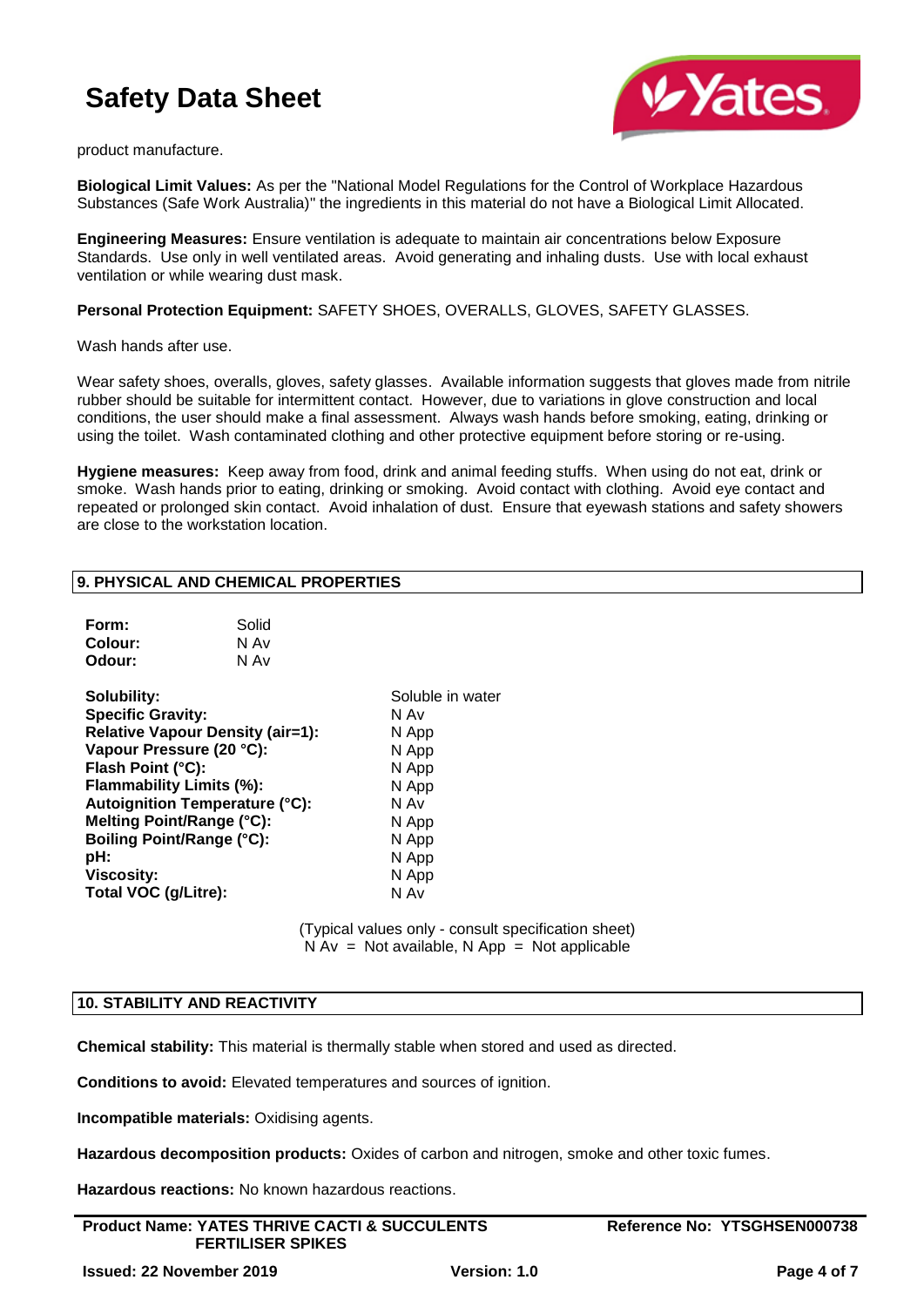

## **11. TOXICOLOGICAL INFORMATION**

No adverse health effects expected if the product is handled in accordance with this Safety Data Sheet and the product label. Symptoms or effects that may arise if the product is mishandled and overexposure occurs are:

#### **Acute Effects**

**Inhalation:** Material may be an irritant to mucous membranes and respiratory tract.

**Skin contact:** Contact with skin may result in irritation.

**Ingestion:** Swallowing can result in nausea, vomiting and irritation of the gastrointestinal tract.

**Eye contact:** A severe eye irritant. Corrosive to eyes: contact can cause corneal burns. Contamination of eyes can result in permanent injury. Exposure to the dust may cause discomfort due to particulate nature. May cause physical irritation to the eyes.

#### **Acute toxicity**

**Inhalation:** This material has been classified as non-hazardous. Acute toxicity estimate (based on ingredients):  $LC50 > 5$  ma/L

**Skin contact:** This material has been classified as non-hazardous. Acute toxicity estimate (based on ingredients): >2,000 mg/Kg bw

**Ingestion:** This material has been classified as non-hazardous. Acute toxicity estimate (based on ingredients): >2,000 mg/Kg bw

**Corrosion/Irritancy:** Eye: this material has been classified as a Category 1 Hazard (irreversible effects to eyes). Skin: this material has been classified as not corrosive or irritating to skin.

**Sensitisation:** Inhalation: this material has been classified as not a respiratory sensitiser. Skin: this material has been classified as not a skin sensitiser.

**Aspiration hazard:** This material has been classified as non-hazardous.

**Specific target organ toxicity (single exposure):** This material has been classified as non-hazardous.

#### **Chronic Toxicity**

**Mutagenicity:** This material has been classified as non-hazardous.

**Carcinogenicity:** This material has been classified as non-hazardous.

**Reproductive toxicity (including via lactation):** This material has been classified as non-hazardous.

**Specific target organ toxicity (repeat exposure):** This material has been classified as non-hazardous.

#### **12. ECOLOGICAL INFORMATION**

Avoid contaminating waterways.

**Acute aquatic hazard:** This material has been classified as a Category Acute 2 Hazard (9.1D New Zealand). Acute toxicity estimate (based on ingredients): 1 - 10 mg/L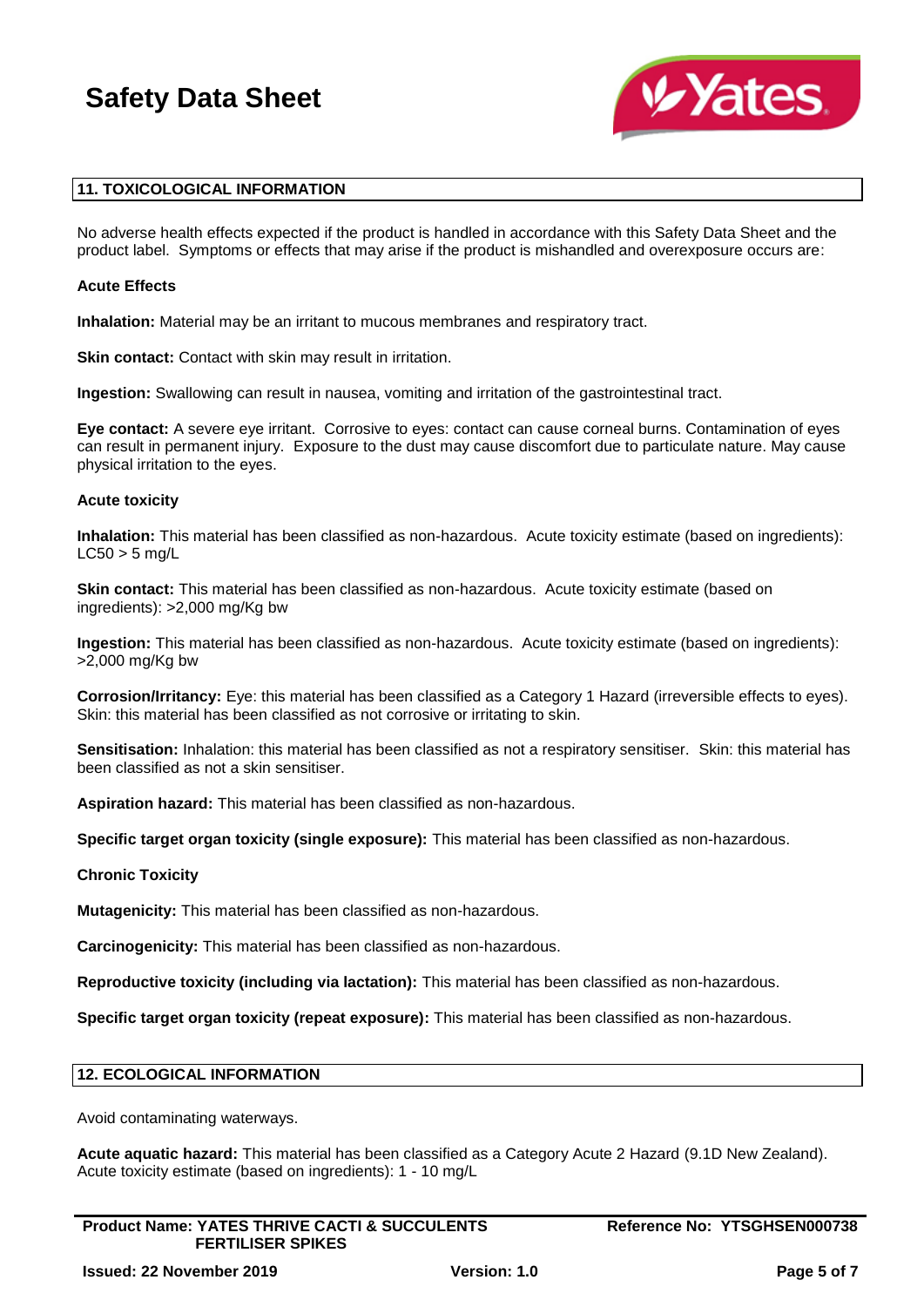

**Long-term aquatic hazard:** This material has been classified as non-hazardous. Non-rapidly or rapidly degradable substance for which there are adequate chronic toxicity data available OR in the absence of chronic toxicity data, Acute toxicity estimate (based on ingredients): >100 mg/L, where the substance is not rapidly degradable and/or BCF  $<$  500 and/or log  $K_{ow}$   $<$  4.

**Ecotoxicity:** No information available.

**Persistence and degradability:** No information available.

**Bioaccumulative potential:** No information available.

**Mobility:** No information available.

## **13. DISPOSAL CONSIDERATIONS**

Persons conducting disposal, recycling or reclamation activities should ensure that appropriate personal protection equipment is used, see "Section 8. Exposure Controls and Personal Protection" of this SDS.

If possible material and its container should be recycled. If material or container cannot be recycled, dispose in accordance with local, regional, national and international Regulations.

## **14. TRANSPORT INFORMATION**

#### **ROAD AND RAIL TRANSPORT**

Not classified as Dangerous Goods by the criteria of the "Australian Code for the Transport of Dangerous Goods by Road & Rail" and the "New Zealand NZS5433: Transport of Dangerous Goods on Land".

#### **MARINE TRANSPORT**

Not classified as Dangerous Goods by the criteria of the International Maritime Dangerous Goods Code (IMDG Code) for transport by sea.

#### **AIR TRANSPORT**

Not classified as Dangerous Goods by the criteria of the International Air Transport Association (IATA) Dangerous Goods Regulations for transport by air.

## **15. REGULATORY INFORMATION**

## **This material is not subject to the following international agreements:**

Montreal Protocol (Ozone depleting substances) The Stockholm Convention (Persistent Organic Pollutants) The Rotterdam Convention (Prior Informed Consent) Basel Convention (Hazardous Waste) International Convention for the Prevention of Pollution from Ships (MARPOL)

#### **This material/constituent(s) is covered by the following requirements:**

• All components of this product are listed on or exempt from the Australian Inventory of Chemical Substances (AICS).

• All components of this product are listed on or exempt from the New Zealand Inventory of Chemical (NZIoC).

## **HSNO Group Standard:** HSR002571 - Fertilisers (Subsidiary Hazard) Group Standard

| <b>HER INFORMATION</b><br>16.<br>the contract of the contract of the contract of the contract of the contract of the contract of the contract of |  |  |
|--------------------------------------------------------------------------------------------------------------------------------------------------|--|--|
|                                                                                                                                                  |  |  |

**Product Name: YATES THRIVE CACTI & SUCCULENTS FERTILISER SPIKES**

**Reference No: YTSGHSEN000738**